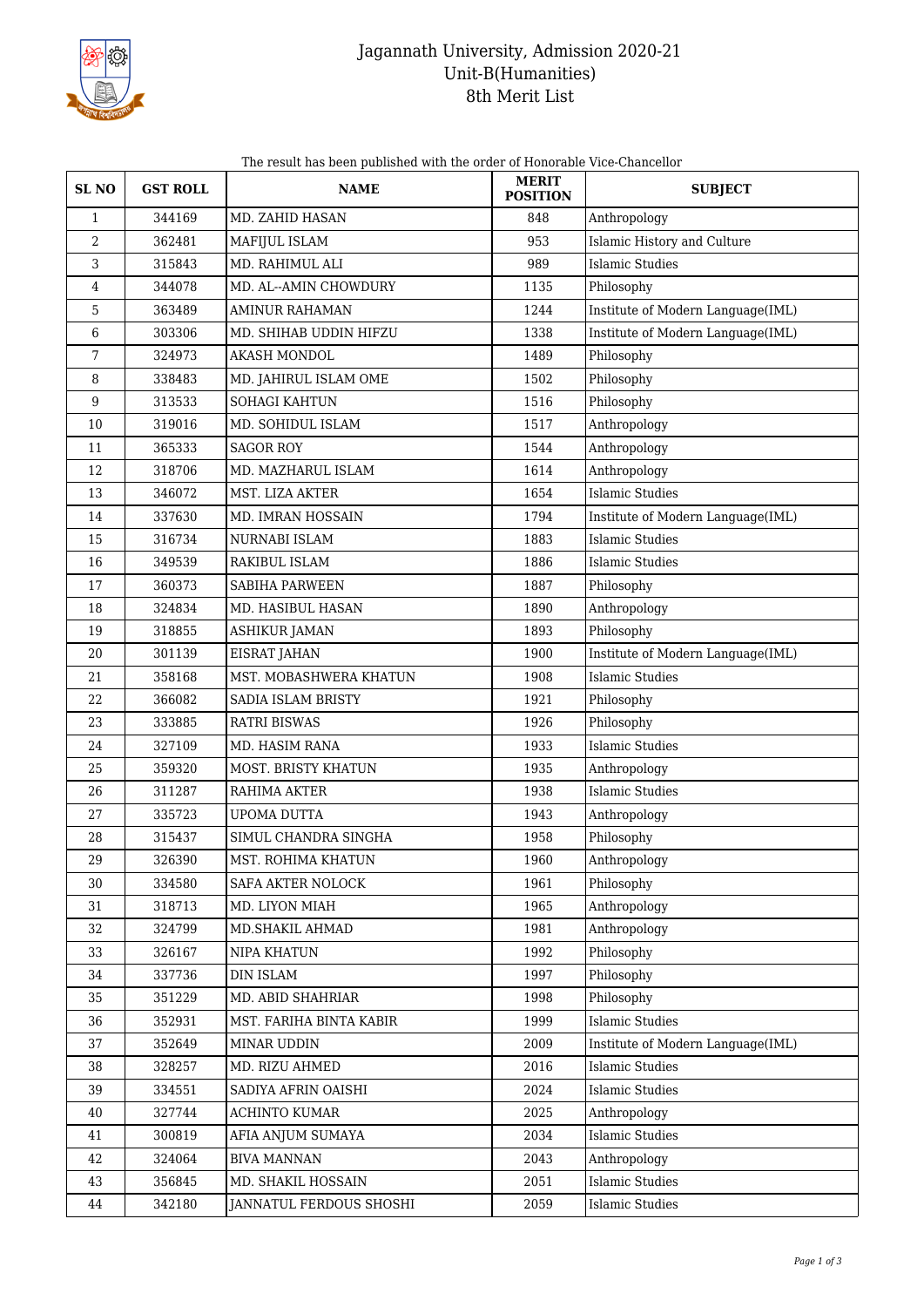

## Jagannath University, Admission 2020-21 Unit-B(Humanities) 8th Merit List

| 45 | 336281 | MAHIRA AFRINE SHORNA     | 2064 | Anthropology                      |
|----|--------|--------------------------|------|-----------------------------------|
| 46 | 360665 | SAIKAT AHAMED SARKER     | 2066 | <b>Islamic Studies</b>            |
| 47 | 324365 | AKIBA RAHMAN             | 2070 | Islamic Studies                   |
| 48 | 334774 | <b>SHANTA AKTER</b>      | 2071 | Anthropology                      |
| 49 | 334138 | <b>ISRAT JAHAN INNI</b>  | 2084 | Anthropology                      |
| 50 | 334673 | <b>MASUDA AKTER</b>      | 2087 | <b>Islamic Studies</b>            |
| 51 | 339880 | MD SAJIB AHMED           | 2089 | <b>Islamic Studies</b>            |
| 52 | 334570 | NADIRA AKTER             | 2090 | <b>Islamic Studies</b>            |
| 53 | 334704 | <b>BITHI</b>             | 2092 | <b>Islamic Studies</b>            |
| 54 | 331319 | <b>SOHRAB</b>            | 2093 | <b>Islamic Studies</b>            |
| 55 | 356609 | MD. SHAHA BUDDIN         | 2095 | <b>Islamic Studies</b>            |
| 56 | 308231 | RUKAIYA PARVIN           | 2101 | Anthropology                      |
| 57 | 338212 | <b>GULAM TAYEB NAHID</b> | 2110 | Institute of Modern Language(IML) |
| 58 | 353295 | SUMYA SULTANA            | 2112 | Anthropology                      |
| 59 | 359158 | SUKARNA RAY BICHITRA     | 2113 | Anthropology                      |
| 60 | 363042 | MD. RAKIB HOSEN          | 2121 | <b>Islamic Studies</b>            |
| 61 | 358701 | MST. NUZAT TABASSUM ANU  | 2129 | <b>Islamic Studies</b>            |
| 62 | 317511 | MD. MINTU RAHMAN         | 2135 | <b>Islamic Studies</b>            |
| 63 | 323797 | KHADIJA MAIMUN           | 2147 | <b>Islamic Studies</b>            |
| 64 | 311930 | <b>SONIA AKTER</b>       | 2150 | Anthropology                      |
| 65 | 333937 | TASNIM SHARKAR PRANTI    | 2162 | Anthropology                      |
| 66 | 358501 | MOST. SAJIA AKTER        | 2163 | <b>Islamic Studies</b>            |
| 67 | 323742 | SADIA AFRIN SHOPNIL      | 2164 | Anthropology                      |
| 68 | 355194 | MD FAHIM AKHTAB          | 2173 | <b>Islamic Studies</b>            |
| 69 | 325021 | MD. REZAUL KARIM SUNNY   | 2174 | <b>Islamic Studies</b>            |
| 70 | 303961 | MD.RASEL MIA             | 2177 | Anthropology                      |
| 71 | 338408 | MD. NASIM SARKAR         | 2184 | <b>Islamic Studies</b>            |
| 72 | 311865 | MD. RIYADUL HASSAN       | 2187 | Anthropology                      |
| 73 | 359806 | SOMPA RANI RAY           | 2196 | Anthropology                      |
| 74 | 334867 | <b>NAIMA AKTER</b>       | 2198 | <b>Islamic Studies</b>            |
| 75 | 337142 | PRANTO BISWAS            | 2200 | Islamic Studies                   |
| 76 | 321426 | SAIFUL ISLAM             | 2218 | Anthropology                      |
| 77 | 336352 | <b>ABDUL ALI</b>         | 2219 | Islamic Studies                   |
| 78 | 311642 | <b>AFRUZA AKTER</b>      | 2223 | <b>Islamic Studies</b>            |
| 79 | 355973 | HAMINA SABIT             | 2239 | Islamic Studies                   |
| 80 | 339297 | MOHAMMAD NAYAN           | 2250 | <b>Islamic Studies</b>            |
| 81 | 332826 | ABDUZZAHER               | 2264 | Islamic Studies                   |
| 82 | 338760 | MD. ISMAIL HOSSEN        | 2270 | <b>Islamic Studies</b>            |
| 83 | 314607 | REZWANA RASHID SHITOL    | 2272 | Islamic Studies                   |
| 84 | 303977 | <b>TAUHID AHAMED</b>     | 2277 | <b>Islamic Studies</b>            |
| 85 | 324038 | RUPALI AKTER             | 2279 | <b>Islamic Studies</b>            |
| 86 | 311319 | <b>SUMAYA</b>            | 2291 | <b>Islamic Studies</b>            |
| 87 | 343902 | MD. FAYSAL AHAMMED       | 2295 | Islamic Studies                   |
| 88 | 331621 | <b>MUSTAK AHAMED</b>     | 2300 | Islamic Studies                   |
| 89 | 343804 | MD. AFRAZ AHAMED REDOY   | 2304 | Islamic Studies                   |
| 90 | 336964 | FAIYAZ BIN ENAM          | 2306 | Islamic Studies                   |
|    |        |                          |      |                                   |